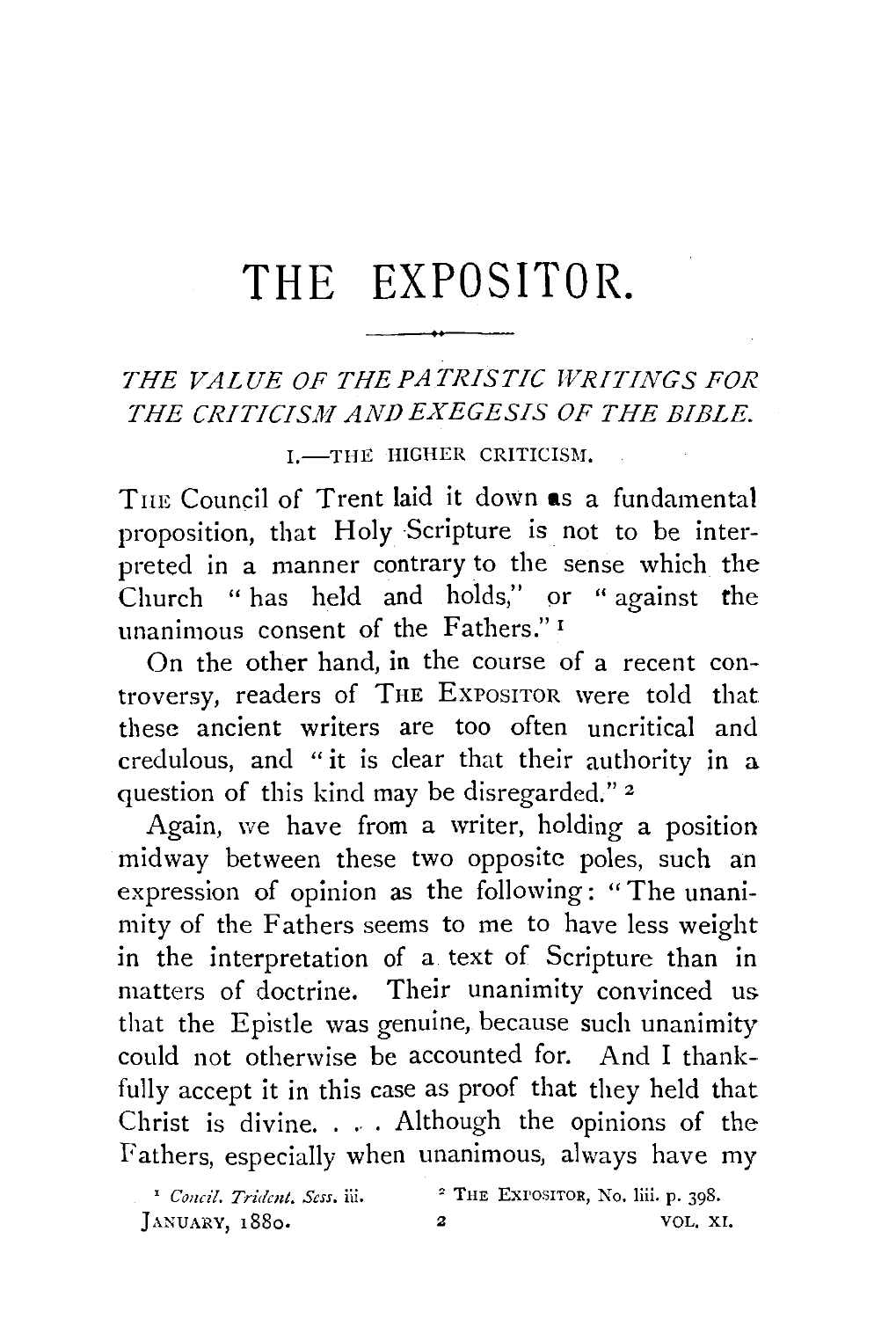respectful and careful consideration, yet, as a Protestant, I am not prepared to accept in every case, even in matters of doctrine, their unanimous, or rather, in this case, their uncontradicted consent. Our only safe guide is the sacred text." 1

Or, to take another instance of the application of principles to a concrete case, we may place side by side these two statements : "The internal difficulties urged against St. John's Gospel appear to be overborne by the weight of the external testimony, taken in conjunction with the characteristics and necessities of the Apostolic age."  $2^{\circ}$  " The usual point of departure in this inquiry- to which Keim is the only  $exception$ —has been a mustering of external evidence to the [Johannine] origin of the Gospel, to the results of which a greater weight has then been allowed in the final verdict than is admissible either from the character of the evidence or from that of the ecclesiastical tradition as to the origin of the New Testament writings generally." 3

Where opinions diverge so widely, which is to be accepted ? If the extreme positions cannot be made good, how far are we to go in the direction of either ? The answer to this question is commonly assumed without discussion. It usually forms a part of the stock of prepossessions with which a writer sits down to his work, and is not treated as a matter for argument. Yet the very diversity just exemplified shews that argument and discussion *are* needed. And it is with a view to further this result, and to contribute if possible to the obtaining a greater amount of con-

<sup>&#</sup>x27; Beet, *Epistle to the Romans,* p. 262.

<sup>&</sup>lt;sup>3</sup> Wittchen, *Der geschicht. Charakter d. Ev. Joh.* p. 2, *ad fin. Elberfeld.* 1869.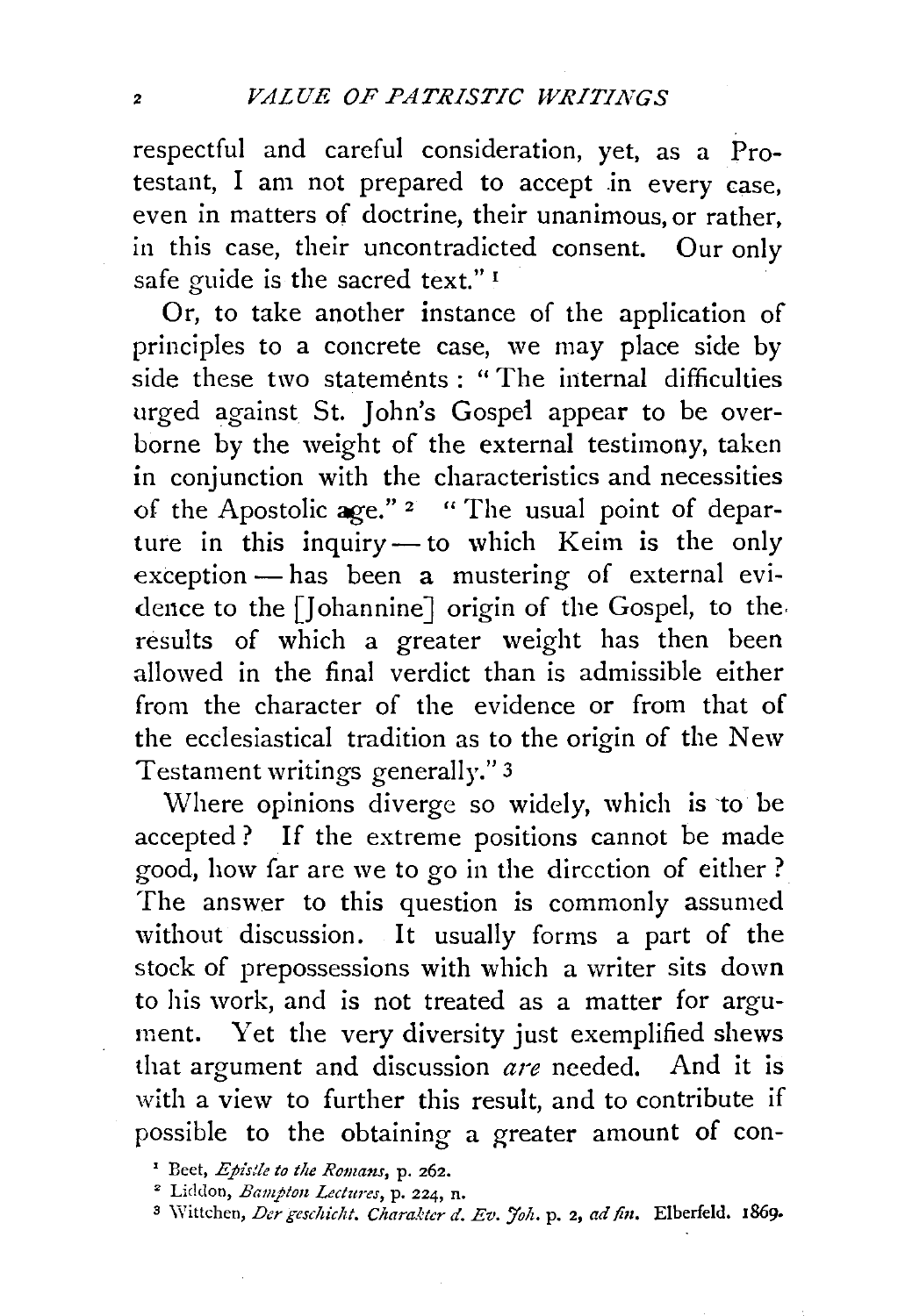sent on these matters, that I am permitted to offer .in the pages of TnE ExPOSITOR a series of articles "On the Value of the Patristic writings for the Criti- .-cism and Exegesis of the Old and New 'Testaments."

The third subject that might possibly be introduced -Doctrine-I propose not to take up, at least for the present. Criticism and Exegesis are wide enough, if not too wide; and I fear there. will be a difficulty in treating them as concisely as might be wished ; but I will do my best not to transgress the limits proper to a 1\Iagazine, or to forget the kind of public for which I am writing. Nor can I indeed claim to have rnew facts and new materials to bring to light.  $Mv$ -own study of the writings in question has been inci dental, rather than direct and continuous. All I can hope to do is to collect together some of the data that .have presented themselves in this way, and to focus them, as it were, upon the particular point at issue. If some of the points adduced should seem to scholars trite and hackneyed, the excuse must be that their very triteness proceeds from their importance, and that they must needs be set before the reader, if he is rt:o form a sound conclusion.

It might have been well perhaps if the reader could have been helped to form such a conclusion-if it could .have been stated in some neat and crisp formula, which might be tested from time to time as the discussion proceeds. I doubt very much, however, if any such single formula is forthcoming. At all events it would be premature to lay down any hard and fast generalization. Our best plan will probably be to examine the witnesses first, and then to see what is the kind of result to which they lead.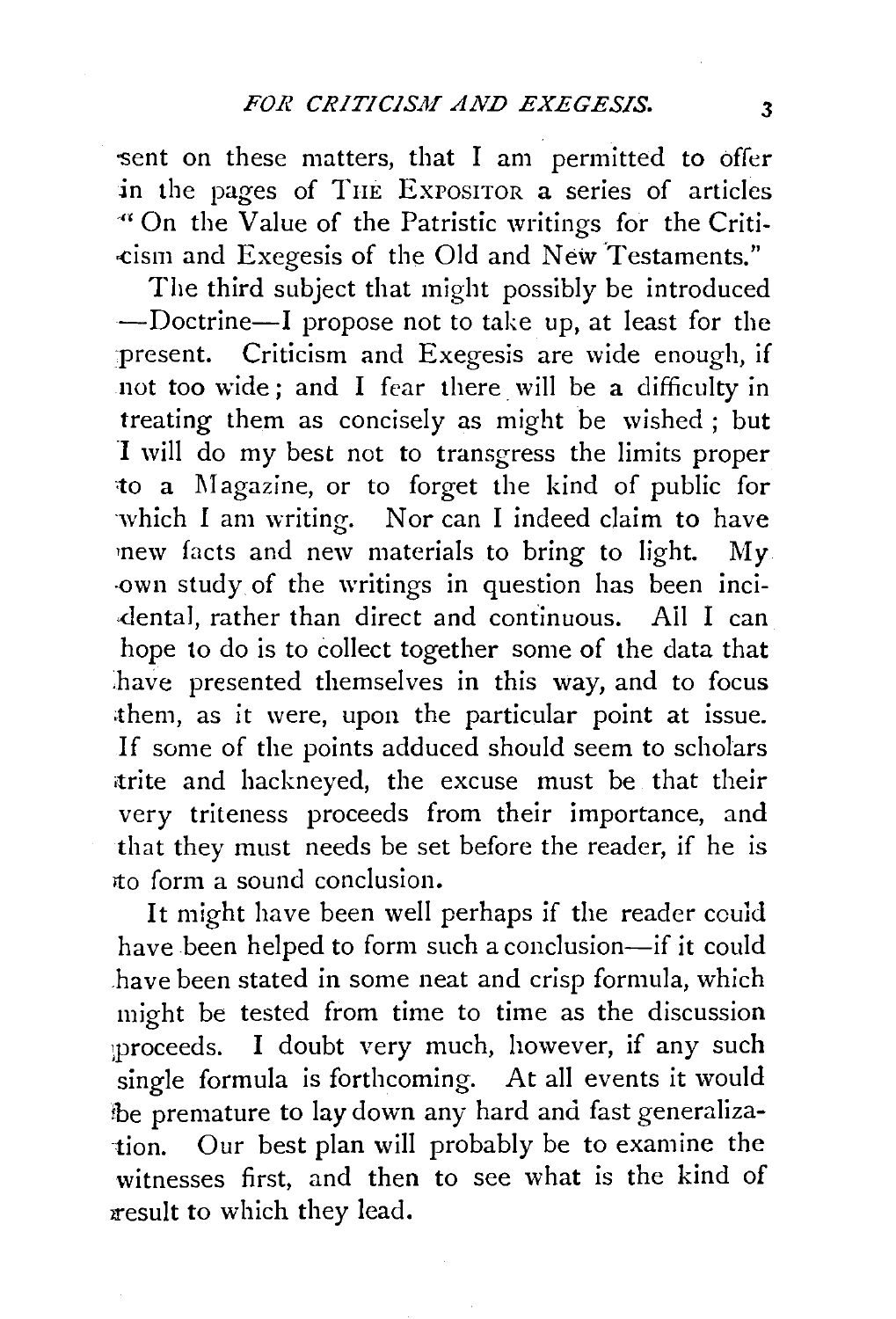It will clearly be advisable to break up the comprehensive heading " Criticism and Exegesis" into its parts. These will naturally be, (i.) the so-called. Higher Criticism ; (ii.) the so-called Lower Criticism; (iii.) Exegesis proper.

#### I. THE HIGHER CRITICISM.

Higher Criticism is a term that is commonly used to designate that branch of literary criticism which is. concerned with the determination of the date, authorship, and character of the books to which it is applied. \Vhat kind of assistance do the patristic writings lend' us towards this in the case of .the Bible ? The· assistance that they give is of two kinds: partly  $u_n$ *conscious,* in so far as they contain quotations from or traditions respecting the books of Scripture, and so. afford materials for modern criticism to work on ; and partly *conscious,* in so far as the patristic writers <sup>1</sup> themselves exercise criticism similar to that which we are obliged to use now. The difference will be at once apparent between quotations introduced inci- dentally, or traditions which relate to definite matters. of fact, and speculative arguments and reasonings. adduced in support of certain conclusions. This difference suggests a division of the subject of which we will avail ourselves, and confine the present paper to. the first of these aspects, devoting a further paper tothe second.

From the Old Testament the Fathers of the Church

<sup>&</sup>lt;sup>1</sup> The Church of Rome, as is well known, distinguishes between "Church Writers" and "Church Fathers," confining the latter designation to writers of acknowledged and unsuspected orthodoxy, and excluding such men as Origen, Theodore of Mopsuestia, and Theodoret. I have included these in speaking of the " Patristic Writings," and have purposely chosen the vaguer expression with thatehject.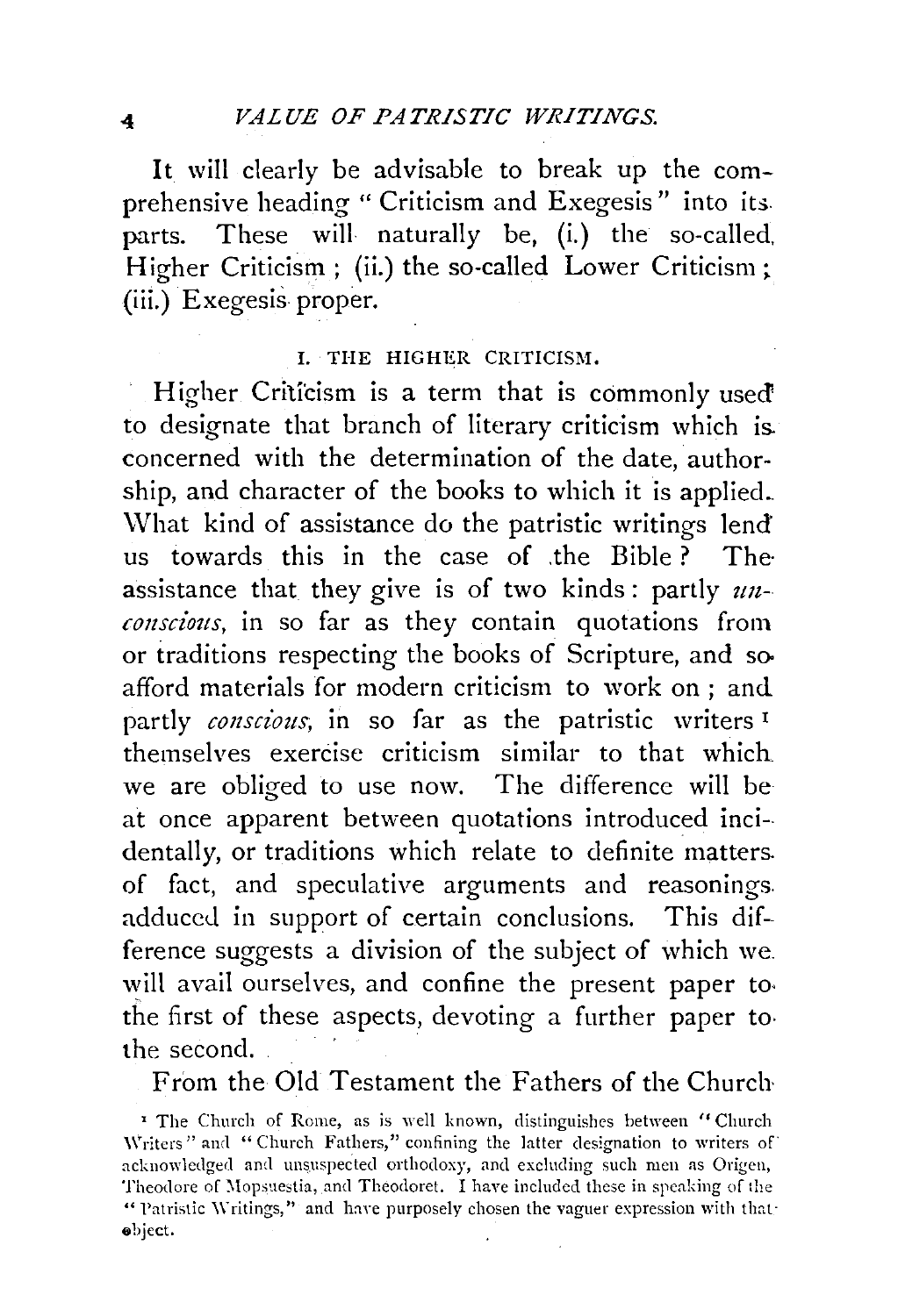are too far removed in point of time to supply positive evidence of any great value. We shall have occasion to see in the next paper how they dealt with disputed questions of canonicity and authorship; but they dealt with them not as being merely exponents of a tradition, but with the same conscious weighing of critical data that we are accustomed to now.

\V hen we turn to the New Testament, it is well known that the evidence for the different books varies greatly. For some, e.g., Romans, 1 Corinthians, and Hebrews,<sup>1</sup> the evidence is distinct and express before the close of the first century. The Epistle of Clement of Rome to the Corinthians was probably written about A.D. 95,<sup>2</sup> and it contains unmistakeable quotations from these three books. On the other hand, it is doubtful whether there is *.qmte clear* evidence for *2* Peter before Eusebius, though it has, indeed, at that time a lengthened history behind it.3 The great mass of important evidence belongs to the last thirty years of the second century, and the first ten or twenty of the third, beginning with the Muratorian Fragment, and including the three voluminous writers, Irenæus, Clement of Alexandria, and

• In the case of the Epistle to the Hebrews, the early date of the rxternal evidence is of especial importance, on account of the advanced Christological doctrine of the Epistle. The Epistle to the Hebrews stands midway between St. Paul and St. John. It shews that all the antecedent conditions of the Johannean teaching were in existence before the destruction of Jerusalem. Accordingly, -writers whose system compels them to place St. John's Gospel in the second century, have alsc endeavoured to assign an impossible date to the Epistle of Clement, .and also to that to the Hebrews (so Baur, Schwegler, Volkmar).

" The great majority of critics assign the Epistle to this date. The number in- ·cludes Bishop Lightfoot, the Leipsic editors, and lii. Renan. It is rather notice able that Harnack (Patr. Apost. Fasc. I. Part i. p. 55, Ed. 2), while contending for this date, declares "his conviction" that the *Epistle to the Hebrews* was not written before the time of Domitian. This conclusion is facilitated by the assumption that the Epistle was originally addressed to Rome. The arguments against it, and in favour of the ordinary date, are not, indeed, decisive, but yet seem to carry with them a certain balance of probability.  $\frac{3}{2}$  Euseb. II. E. vii. 3.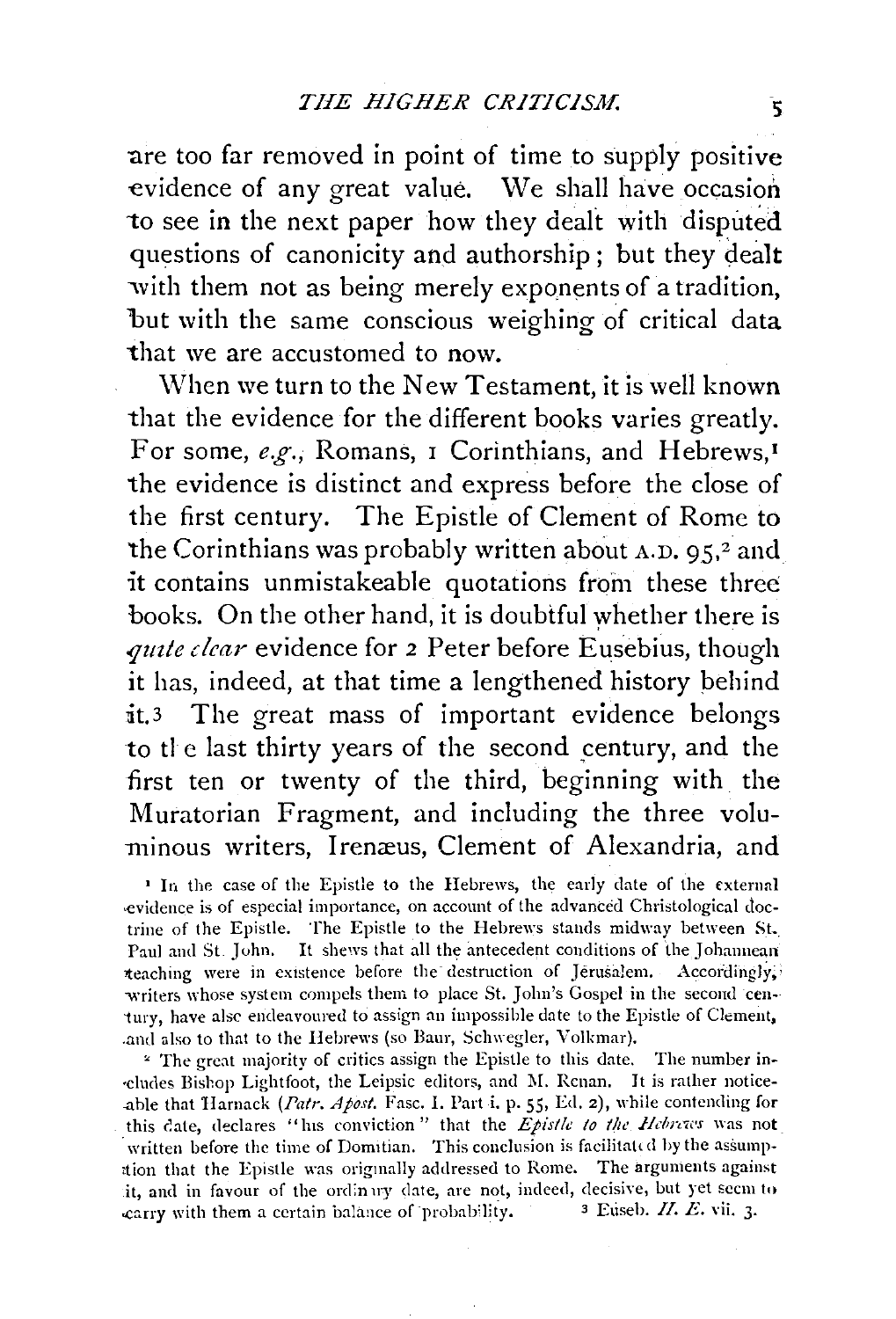Tertullian. It becomes, then, a matter of considerablemoment to decide what degree of weight is to be attached to the tradition of which these three writers. are the chief representatives.

Here, as elsewhere, it is necessary to take intoaccount the special circumstances of each writer. The position of Tertullian cannot be considered, on the whole, very favourable for the transmission of a sound and well established tradition. Though the phenomena. of the Old Latin Version shew that the Gospel very early found its way into Africa, still there *is* no reasoa. to think that it was conveyed thither by the Apostles. Nor has the name of a single member of the subapostolic generation come down to us as forming a. link between the Apostles themselves and the next age of African tradition. The antecedents, both of Tertullian himself and the Church to which he belonged. are unknown to us. It must have been in existence for some time. Of so much we may be sure, but of nothing more. Tertullian personally had received as. good an education as his province could give. His. natural gifts were great. As a rhetorician his style is. brilliant. For rapid cut and thrust of argument, and for vehemence of impassioned invective, he has, perhaps, hardly an equal. But Goldsmith's sayingabout Johnson would apply to him rather too well: " If his pistol missed fire, he would knock you down with the butt end of it." He was far from fastidious. as to the quality of his arguments so long as they served his turn. He was a controversialist to the core. Neither his abilities nor his ideals were those of a scholar. Legal practice and forensic oratory ranked first in Africa. A forensic and rhetorical standard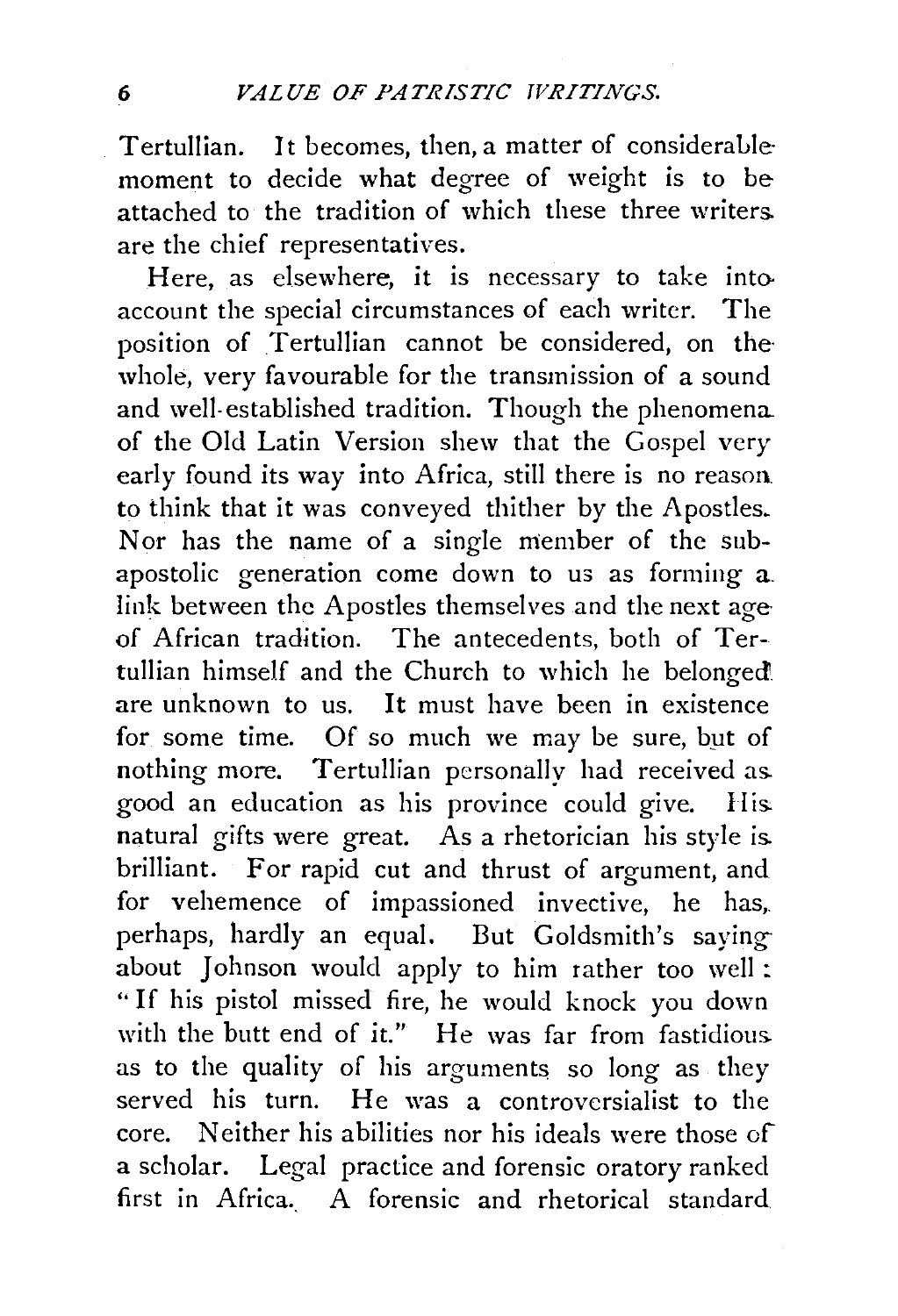was all that Tertullian would either care to apply himself, or expect to have applied to him. There was none of that sobering control which the presence of a highly cultivated body like the catechetical school of Alexandria could not fail to exercise. Nor did the idiosyncrasies of his own character make up for the defects of circumstances and training. Bold, impetuous, fearless, and careless of consequences, Tertullian did not stay to weigh and balance a statement before he made it. Possibility--nay, impossibility--was the same with reality, if it happened to be convenient to him.

It is in this random way that he bids his readers go to the Churches of Corinth, Philippi, Thessalonica, and Ephesus, and there inspect the autograph copies of the letters written by the Apostles themselves.<sup>1</sup> It would be a most unsound conclusion to draw from this that the autograph copies were really in existence. If they had been, can we suppose that they would have escaped the diligence of a real scholar like Origen, or that the temperate and modest Irenæus, himself a native of Asia M:inor, for so long a time the residence of St. Paul and St. John, would have had nothing better to appeal to than old and trustworthy copies? 2

Tertullian's writings supply parallels enough for his audacity in claiming the support of writings that he had never seen. In one place he speaks of the ''census of Augustus which the Roman archives guard as a most faithful witness of the Lord's Nativity." 3 In another he asserts that " Tiberius, in whose days the Christian name made its entry into the world, laid

<sup>&</sup>lt;sup>1</sup> De Prascript. c. xxxvi.

<sup>&</sup>lt;sup>2</sup> Adv. Ilar. v. 30, 31 ; comp. Scrivener, Introduction, pp. 446, 449, 451.

<sup>&</sup>lt;sup>3</sup> Adv. Marc. iv. 7.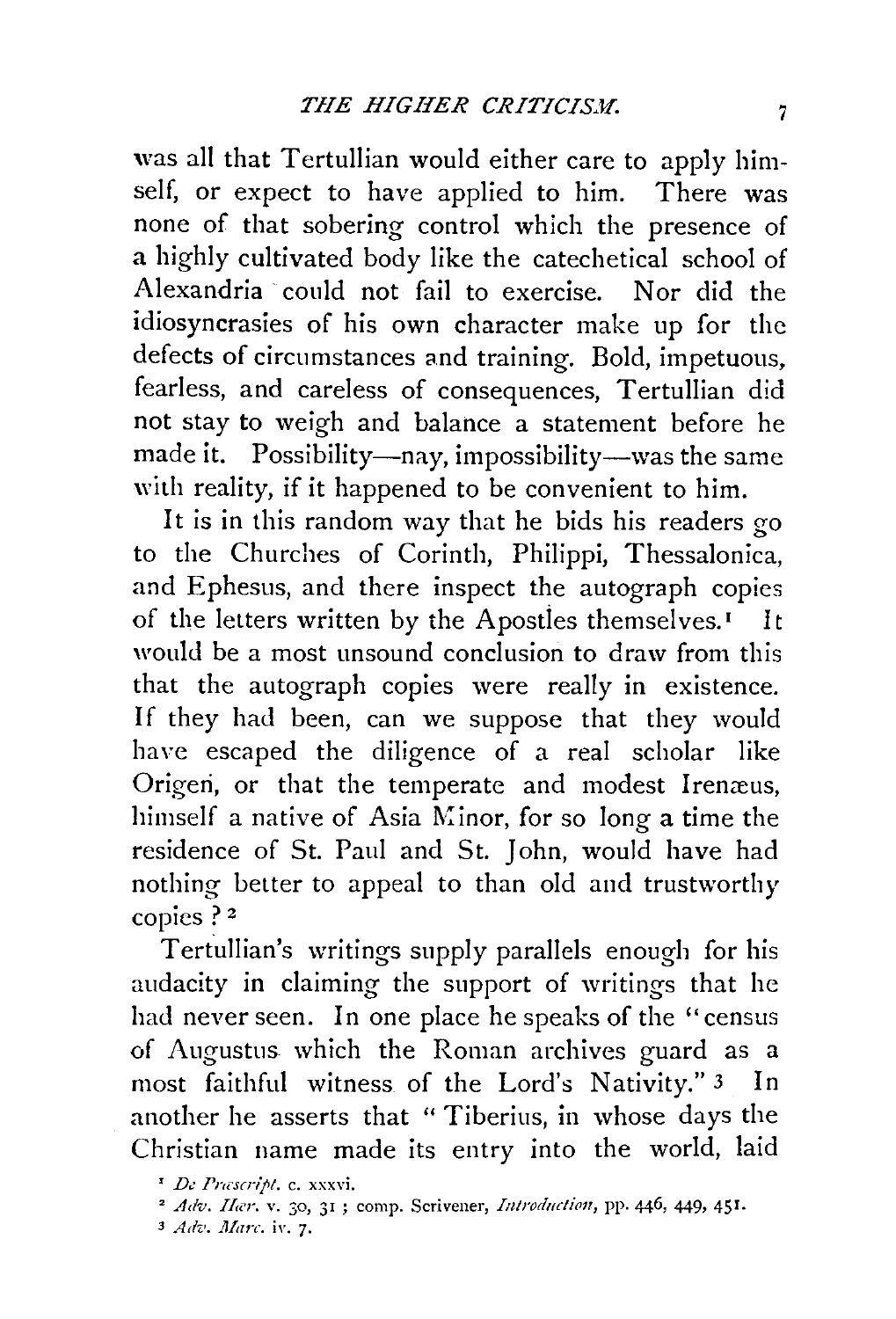before. the senate, with the prior assent of his own vote (*prarogativa suffragii sui*), intelligence brought to him from Palestine which had there revealed the truth of his Divinity."  $\mathbf{I}$  And again he appeals to the report of the Crucifixion sent to the Emperor Tiberius by Pilate.<sup>2</sup> Here, too, it would be only characteristic of Tertullian to assume that such a report must exist, and then to base an argument on the assumption. At the same time, it is perhaps not improbable, as Justin had preceded him in a similar appeal,<sup>3</sup> that he had in his mind a reai document-the earliest, perhaps, of Christian forgeries—the Acts of Pilate.

It is only fair, while mentioning this, to say that he is better informed as to the origin of another apocryphal work-the Acts of Paul and Thecla. The author of this work (he tells us) was a presbyter in the Church of Asia, who confessed what he had done, and was removed from his office in consequence.4 Here Tertullian shews some acquaintance with what had passed in a Church at some distance from his own; but it is plain matter of fact, and does not involve any critical sifting on his part.

Again, he uses some strong language about the Shepherd of Hermas, and claims that it was "classed by every council of the Churches, as well heretical as

<sup>1</sup> *Apol.* **c.** v. 2 *Apol.* **c.** xxi. <sup>2</sup> *Apol.* **c.** xxi. 3 *Apol.* **i.** 3*5*, 48. The value of Justin's critical judgment may be seen in the well-known story (Apol. i. 26), that a statue was erected on the island "in the Tiber, between the two bridges," in honour of Simon Magus, and with the inscription,  $\Sigma$ IMONI  $\Delta$ EO  $\Sigma$ ATKTO. It is seldom that a legend can be traced so directly to its origin. In the year 1574 there was discovered, in this very island, the base of a statue inscribed, SEMONI SANCO DEO FIDIO, &c. The statue had clearly been that of Semo Sancus, an ancient Sabine divinity! It wou'd not be easy to find a better illustration of what is meant by the word "uncritical": (I) carelessness of observation; (2) rashness of inference; (3) ignorance of essential points hearing upon the question.

• *De Baptism.* c. xvii.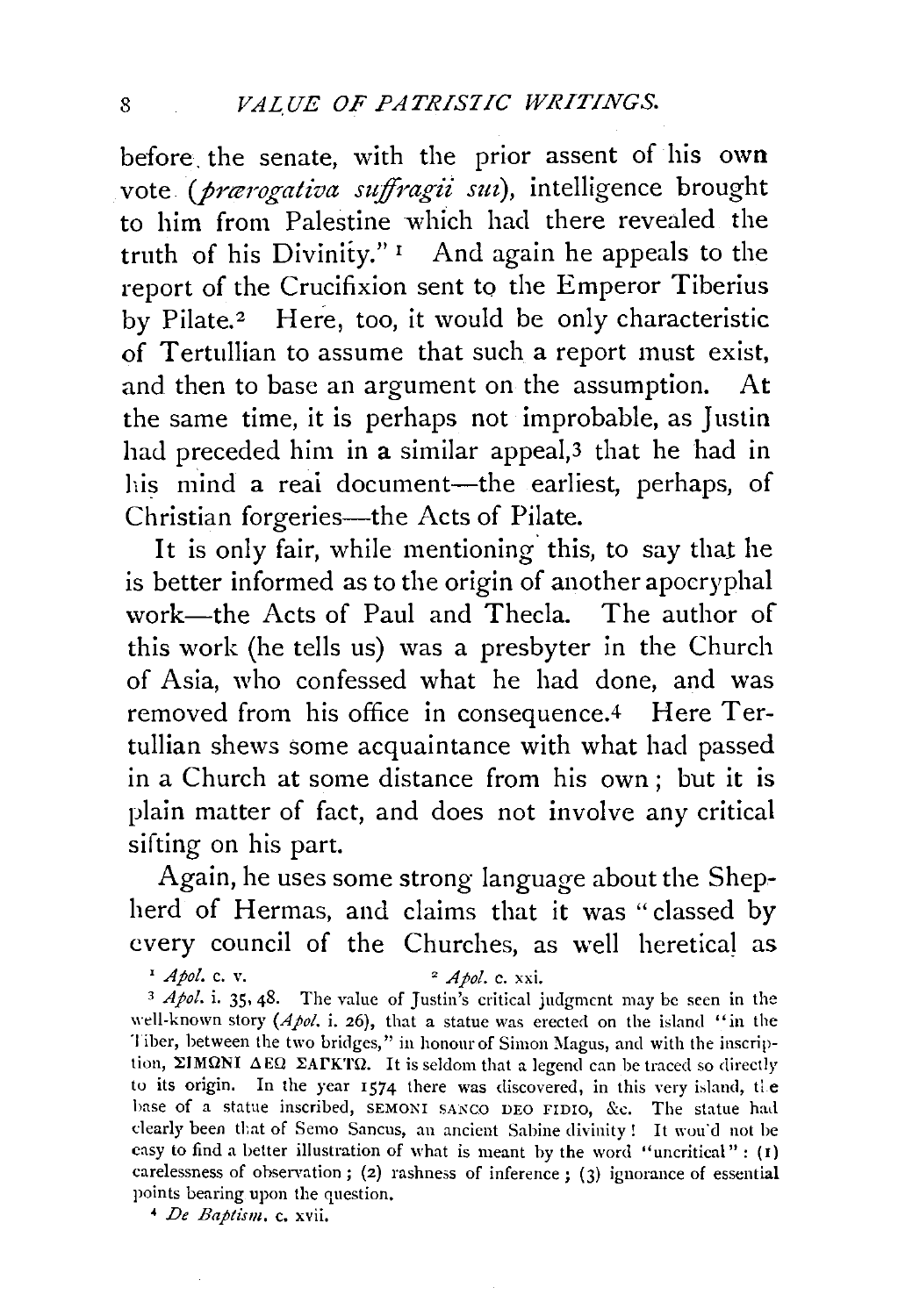orthodox, among the false and apocryphal books."<sup>1</sup> Dr. Westcott rightly remarks<sup>2</sup> that this passage is of considerable importance as shewing that so early as the second century the canonicity of the books of Scripture was actively debated. Still there must be a good deal of Tertullian's usual exaggeration in the statement, when Origen, not very much later, can ascribe the same work to the Hermas mentioned in the Romans, and speak of it as "very useful, and, as he supposes, divinely inspired." 3

The chief reason for thus testing the value of a writer on ground where all is pretty clear is to have a means of gauging his value on matter which is more uncertain. What we have seen is hardly likely to inspire us with any great amount of confidence in the statement which Tertullian makes as to the authorship •of the Epistle to the Hebrews. This he attributes positively to Barnabas.<sup>4</sup> The opinion is not, indeed, impossible in itself. It is true that the style and tone -of thought is so different from that of the Epistle of Barnabas, commonly so called, that the two cannot very well be by the same writer. But the genuineness of this latter epistle is itself so doubtful that the assumption of it ought not to stand in the way of an hypothesis otherwise well established. It can hardly, however, be said that Tertullian's opinion as to the authorship of the Epistle to the Hebrews is of this character, and it conflicts with other statements which have weightier authority and better arguments to recommend them.<sup>5</sup> There will be more to say on this point presently.

<sup>3</sup>*Comm. Oil Rom.* x. 31. • *De Pudic.* c. xx.

<sup>5</sup> Jerome also says that the epistle was by some attributed to Barnabas; and in modern times this view has been maintained especially by Wieselcr, Ritschl, and

<sup>&</sup>lt;sup>1</sup> *De Pudic*, c. x. <sup>2</sup> *On the Canon*, p. 178, n. (3rd Ed.)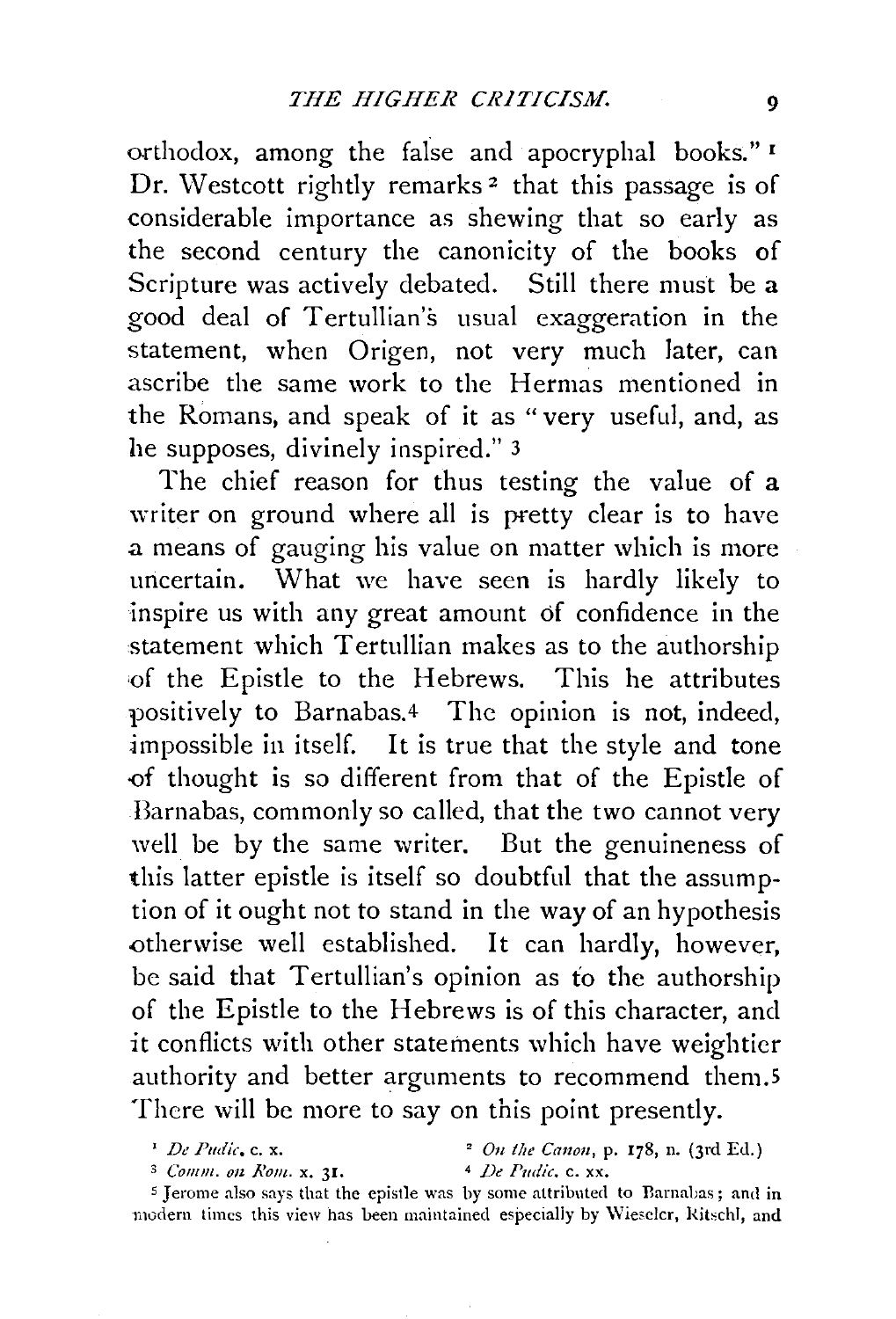Another point where we have to ask the value of Tertullian as a witness to tradition is in the case of the Apocalypse. Indirectly he must be reckoned among those who place the composition of this book under Domitian. Among the many glories of Rome, he mentions that here the Apostle John, after being plunged in boiling oil without receiving any hurt, was. exiled to an island.<sup>1</sup> As this story belongs to the Domitian version, that version would seem to be the one adopted by Tertullian. About this, too, we shall have more to say. But in the meantime we only need to note that the "boiling oil " casts discredit upon it. The whole story of the journey to Rome rests on slender foundations.

. On the whole, then, we conclude that Tertullian, unsupported by other evidence, is not a safe witness for occurrences that are said to have taken place in the Apostolic age. He represents the belief of the African Church, and that, when taken in connection with the belief of other Churches, may become of some importance ; but its importance is of this relative and secondary kind.

Both Irenæus and Clement of Alexandria have much greater claim to consideration. In the line of tradition neither stands alone. In his youth Irenæus

Weiss. The last of these three writers has reached his conclusion after a thorough doctrinal analysis of the Epistle, which he thinks has its origin in Jewish Christianity, with only a comparatively external tincture of Alexandrinism ( *Thco!ogie*  d. N. T. p. 522 ff.). It is noticeable that Riehm, the other writer who has gone most deeply into the theology of the Epistle (in his *Lehrbegriff d. Hebräerbrief*, a volume of nearly 900 pages !) assigns to the Barnabas hypothesis the third place, after those which point to Silas and Apollos.

<sup>1</sup> *De Prascript.* c. xxxvi. This is the well-known legend of St. John the Evangelist " ante Portam Latinam," which is commemorated in the ecclesiastical calendar on May 6th. Some of my readers will remember the remarkable picture representing it by Quentin Matsys in the Museum at Antwerp.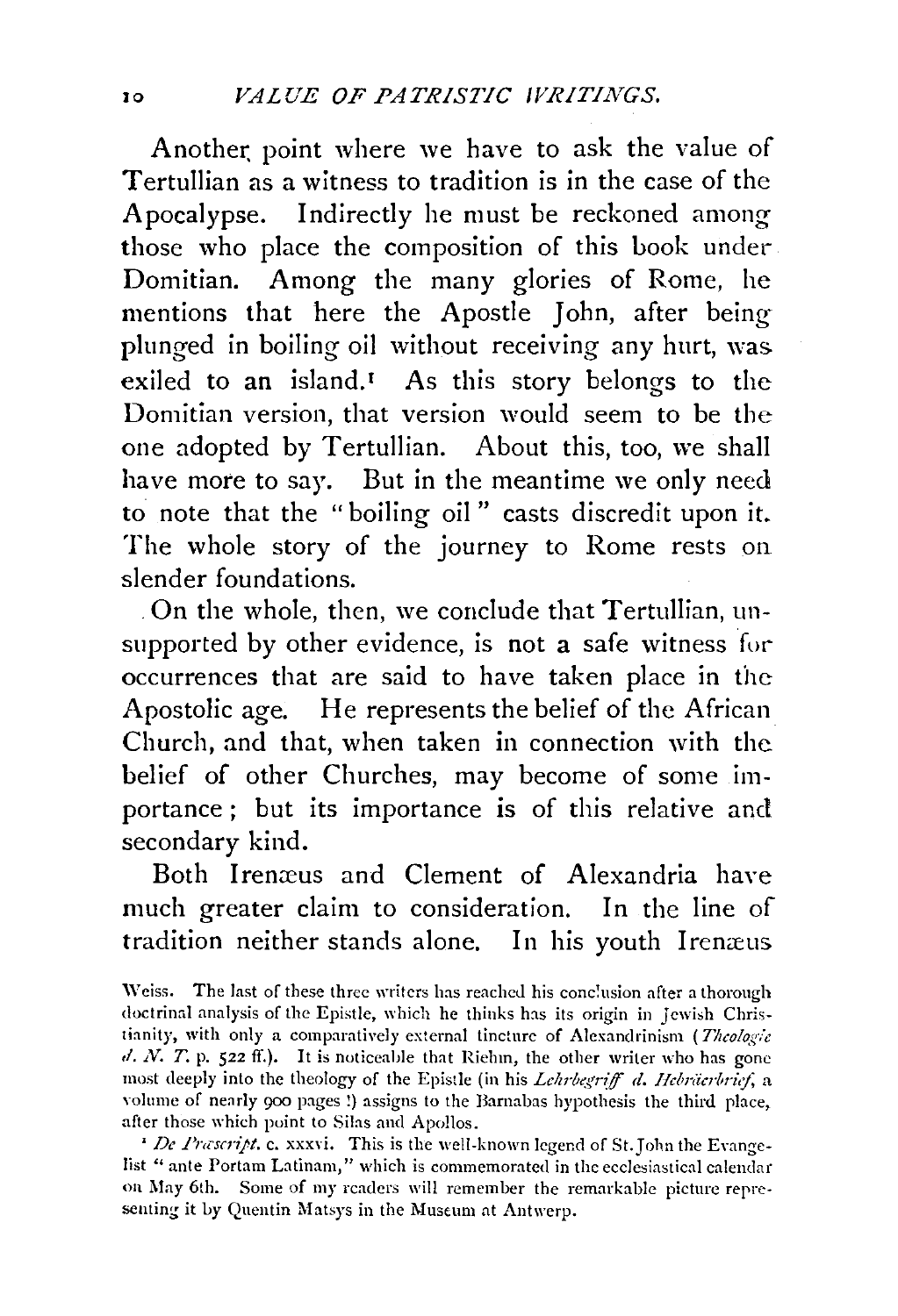had sat at the feet of Polycarp, and Polycarp in his turn had been a disciple of John. In the Gallic home of his later years, Irenæus still retained a vivid recollection of the way in which Polycarp used to describe the habits of the aged Apostle.<sup>I</sup> Nor was this the only link by which Irenæus was connected with Apostolic times. Pothinus, whom he succeeded as Bishop of Lyons, was more than ninety years old at his death in  $177$  A.D., <sup>2</sup> so that his boyhood must have overlapped the closing years of the Apostle. Besides these, Irenxus is fond of appealing to the testimony of the presbyters "who had seen the Apostle" "who had lived with John," and so on.3 A tradition the links in which are so sound would naturally be expected to be in a great degree trustworthy.

It should be noted further that though settled for the latter part of his life in Gaul, Irenzeus brought with him the higher culture which he had acquired in his early youth in Asia Minor. It would be too much to say that he had exactly a critical training; but still there would be more of an element approaching to criticism in it than in the case of Tertullian. His character, too, was favourable to the patient hearing and weighing of both sides of a story. Without the fire and force of Tertullian, he was also without his haste and rashness. Moderation and quiet good sense are apparent to a considerable degree in his writings. I am not at this moment anticipating the final decision as to how far he possessed the critical gift, and how far his writings are to be taken as bearing a critical value.

 $\mathbf{F} \mathbf{E}$ *p. ad Florinum,* ap. Euseb. *H. E. v.* 20.  $\mathbf{F} \mathbf{E}$ *P. Vienn. et Ludg. c.* ix. <sup>3</sup> See the passages collected in Routh, *Reliq. Sacr.* **i.** pp. 47 ff., or in Gebhardt and Harnack, *Patr. Apost.* Fasc. I. Part ii. pp. 105 ff.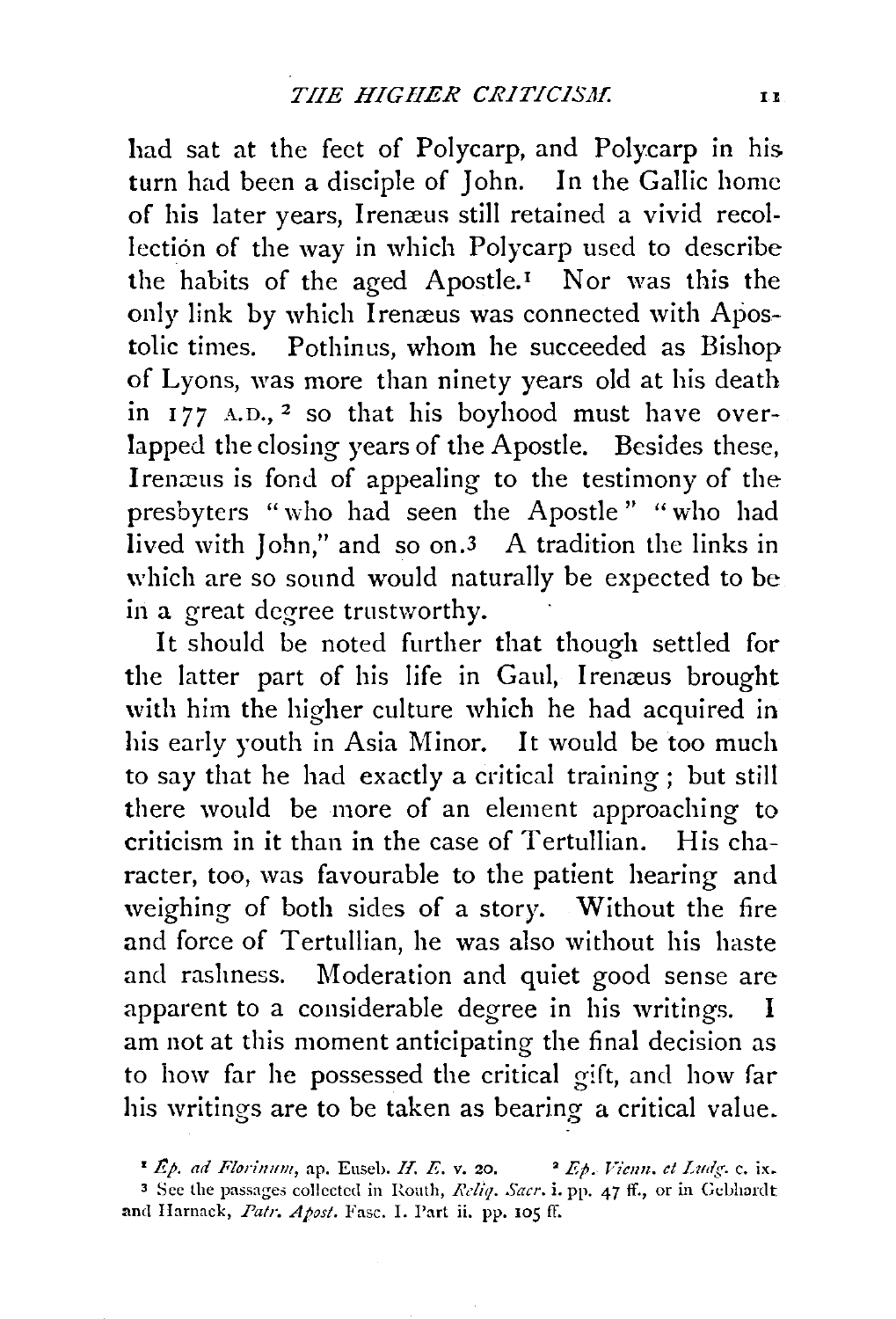I am only considering what might have been antecedently expected from him. And from this point of view it would seem as if character, training, and circumstances combined to make our expectations high.

Very much the same is to be said respecting Clement of Alexandria. In him we see a natural ingenuousness and love of truth, wide and varied learning, a training as scholarly, and, we might almost add, as critical as the age in which he lived could afford, in connection with circumstances that seem to hold out a guarantee for a sound and reliable transmission of facts. This is the language that he uses about himself in the introduction to his work called Stromateis, or  $M$ iscellanies : $-$ 

" Now, this work of mine in writing is not artfully ·constructed for display; but my memoranda are stored up against old age, as a remedy against forgetfulness, truly an image and outline of those vigorous and animated discourses which I was privileged to hear, and of blessed and truly remarkable men. Of these, the one in Greece, an Ionic; the other in Magna Græcia: the first of these from Cœle-Syria, the second from Egypt, and others from the East. The one was born in the land of Assyria, and the other a Hebrew in Palestine. When I came upon the last (he was the first in power), having tracked him out conceaied in Egypt, I found rest. He the true, the Sicilian bee, gathering the spoil of the flowers of the prophetic and apostolic meadow, engendered in the souls of his hearers a deathless element of knowledge. Well, they, preserving the tradition of the blessed doctrine derived directly from the holy Apostles, Peter, James, John, and Paul, the son receiving it from the father (but few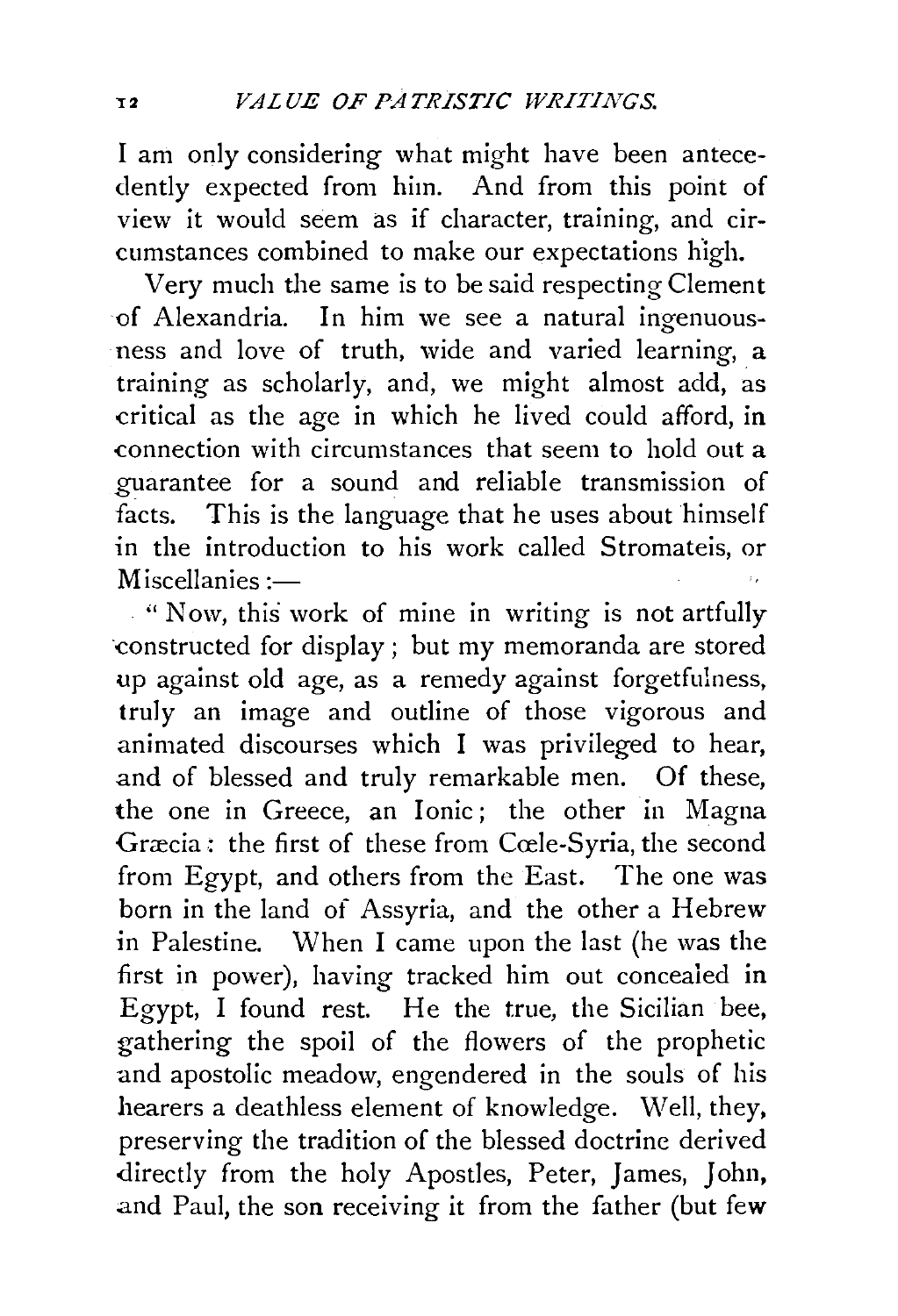were like the fathers), came by God's will to us also. to deposit those ancestral and apostolic seeds." 1

This is said of course in the first instance of the transmission of doctrine, rather than of critical details. Still the one could not very well exist without the other. The tradition handed down so carefully from father to son cannot all have consisted of mere abstractions. It is not likely that the great authorities for doctrine, the Gospels and Epistles, claiming to have been written by Apostles and Apostolic men, would be received without any inquiry as to their credentials.

Accordingly, we find that not a few interesting particulars have been preserved by these two writers. Such would be the statement of Irenæus, that the Gospel of St. Matthew was written originally in Hebrew, and for the Hebrews, about the time that Peter and Paul were preaching at Rome.<sup>2</sup> Such. again, would be the apparently independent (because somewhat divergent) statements both of Irenæus and of Clement of Alexandria about the origin of the Gospel of St. Mark.3 Such, further, would be the incidents related concerning the later life of the Apostle St. John : Irenæus' statement that the Apostle lived

<sup>1</sup> *Strom.* **i. I.** The translation is from Clark's *Anti-Niccne Library*.

<sup>2</sup> Adv. Har. iii. 1. The question as to whether St. Matthew did or did not write in Hebrew would take a volume to discuss, and would then leave us not very much nearer to a decision so far as our present subject is concerned. In the case of the principal witness Papias (ap. Euseb. *II. E.* iii. 39), the difficulty is not so much to determine the historical value of the statement (for this, proceeding as it does from the first half of the second century, cannot but be considerable) as to explain with reference to it the phenomena presented by the Gospel. The same difficulty attaches to the fragment relating to St. Mark.

3 Iren. *Adv. Har*. iii. 1; Clem. Alex. ap. Euseb. *H. E.* ii. 15, vi. 14. According to Irenæus, the Gospel was written after, according to Clement, *before* the death of Peter. In the two passages quoted by Eusebius, Clement himself (if he is rightly reported) gave different versions of the relation of the Gospel to the Apostle : in the one he says that it received his sanction; in the other that he "neither hindered nor encouraged it."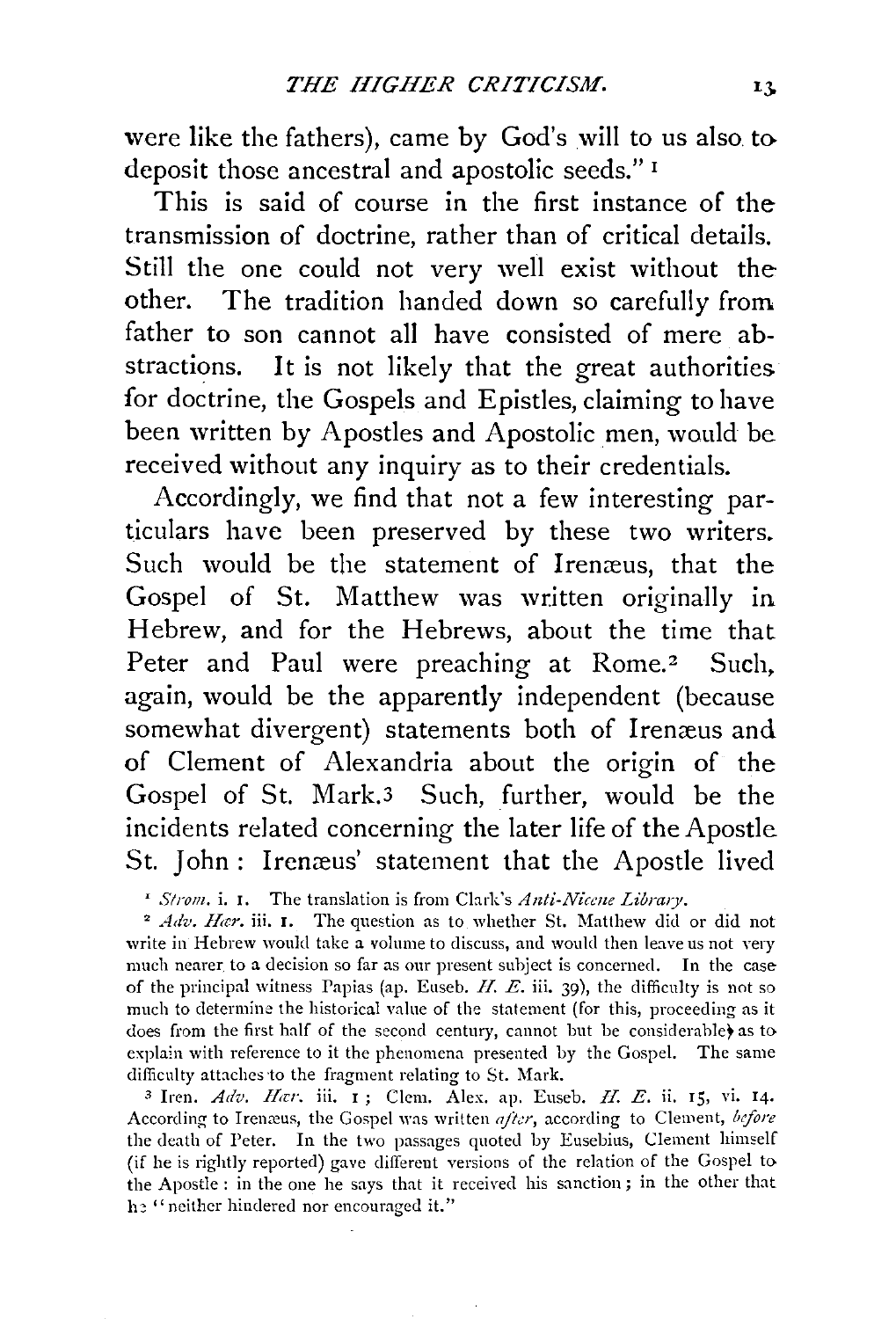till the times of Trajan, and his story of the *rencoutre*  with Cerinthus, and Clement's story, "which is no fable," of the reclaimed bandit.<sup>1</sup>

Another especially interesting statement is that of Clement respecting the origin of the Epistle to the Hebrews. "He said," so Eusebius tells us,<sup>2</sup> "that the Epistle to the Hebrews is indeed Paul's, but that it was written for Hebrews in the Hebrew tongue; and that Luke eagerly translated it and published it to the Gentiles. Hence it is that the same complexion *is* found in it and in the Acts in regard to expression. But that there is no such preface as 'Paul an Apostle' with good reason. For {he says) that in writing to Hebrews who had taken a prejudice against him, and suspected him, he very discreetly did not deter them by placing his own name at the beginning." Eusebius goes on to say, that Clement added, on the authority of the "blessed presbyter" (i.e., Pantænus), that St. Paul had a double reason for not introducing himself as an Apostle to the Hebrews, partly because the Lord Himself was the true Apostle of the Hebrews, and partly because he was going somewhat out of his own province, as Apostle of the Gentiles, in writing to them.

Strange to say, the latest production of modern criticism on this Epistle has been an elaborate attempt to make good the literal accuracy of almost every part of this statement of Clement's. I am not prepared to say that the attempt has been successful. I do not think it has. I am still, indeed,3 inclined to suspect

<sup>&</sup>lt;sup>1</sup> See Iren. *Adv. Har.* ii. 22, iii. 3; Clem. Alex. *Quis dives*, c. xlii.

<sup>2</sup>*11. E.* vi. 14.

<sup>&</sup>lt;sup>3</sup> Dr. J. H. R. Biesenthal, *Das Trostschreilen des Afostels Paulus an die* Ilcbraer, Leipzig. 1878.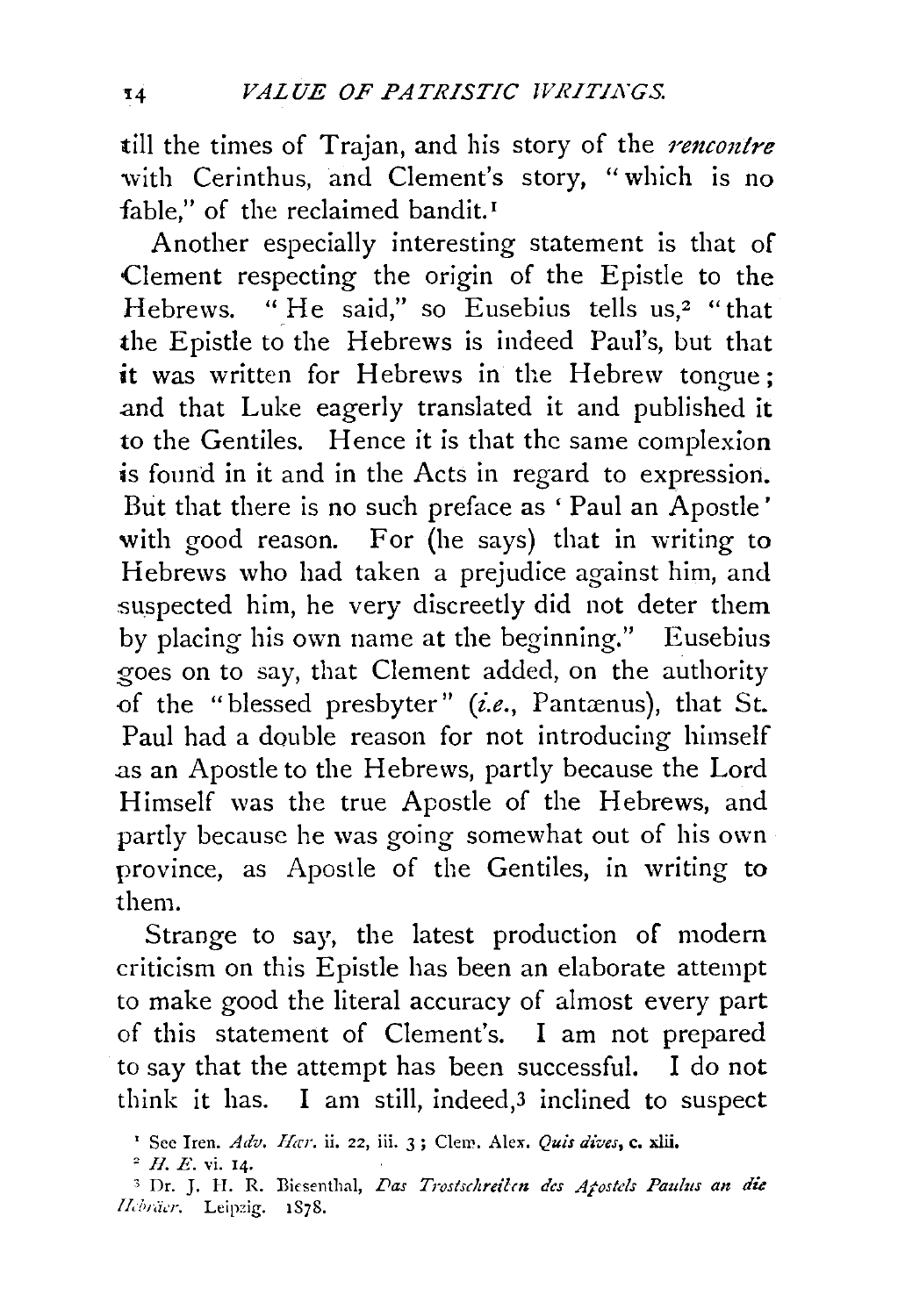that Clement's statement represents not so much an .actual tradition, descending from Apostolic times, as an ingenious hypothesis invented subsequently to account for the facts. And yet the hypothesis is certainly an ingenious one, and the suggestion that St. Luke had a hand in the composition of the Epistle will probably remain one of the three or four most plausible solutions of a difficult problem.

In these respects, then, Iremeus and Clement of Alexandria seem to have a certain claim upon our confidence. Still there are "motes to trouble the mind's eye." A large majority of modern critics have -decided against the genuineness of the so-called Epistle of Barnabas; yet Clement of Alexandria undoubtedly believed it to be the work of that Apostle.<sup>1</sup> Another statement of Clement's must be regarded as very doubtful. He says that the Gospels containing the genealogies were written first. And yet if any result is coming out clearly from modern investigations, it is that the two other Synoptic Gospels, in the form in which we have them, are both based upon St. Mark's.<sup>2</sup>

These seem to be the clearest cases in which Clement of Alexandria is at fault. For although he quotes the Gospel according to the Hebrews, and also that ac- ·cording to the Egyptians, he lays down distinctly that

the decisive language of Dr. E. A. Ab bott *(Oxford Scrmom,* p. 49) : "With the aid of this harmony it will be possible not merely to suggest, nor merely to make probable, but to demonstrate-as certainly as a proposition of Euclid, and in such a manner as to prevent further controversy on the point-that St. Mark's Gospel, in many passages, contains an original tradition from which St. Matthew and St. Luke borrowed." Compare the very able article on the "Gospels," by the same writer, in the recently published volume of the *Encyclopadia Britannica*.

<sup>&</sup>lt;sup>1</sup> The author is referred to by him repeatedly as "Barnabas, the Apostle." It would seem, however, that Clement attributed to the Epistle a secondary authority, much as Tertullian did to the Epistle to the Hebrews. See Lightfoot, *St. C!cmcut of Rome*, **p. 12;** Gebhardt and Harnack, *Barn. Ep.* **p. 46, n.** 2 I am glad to be able to quote, in support of my own conviction on this point,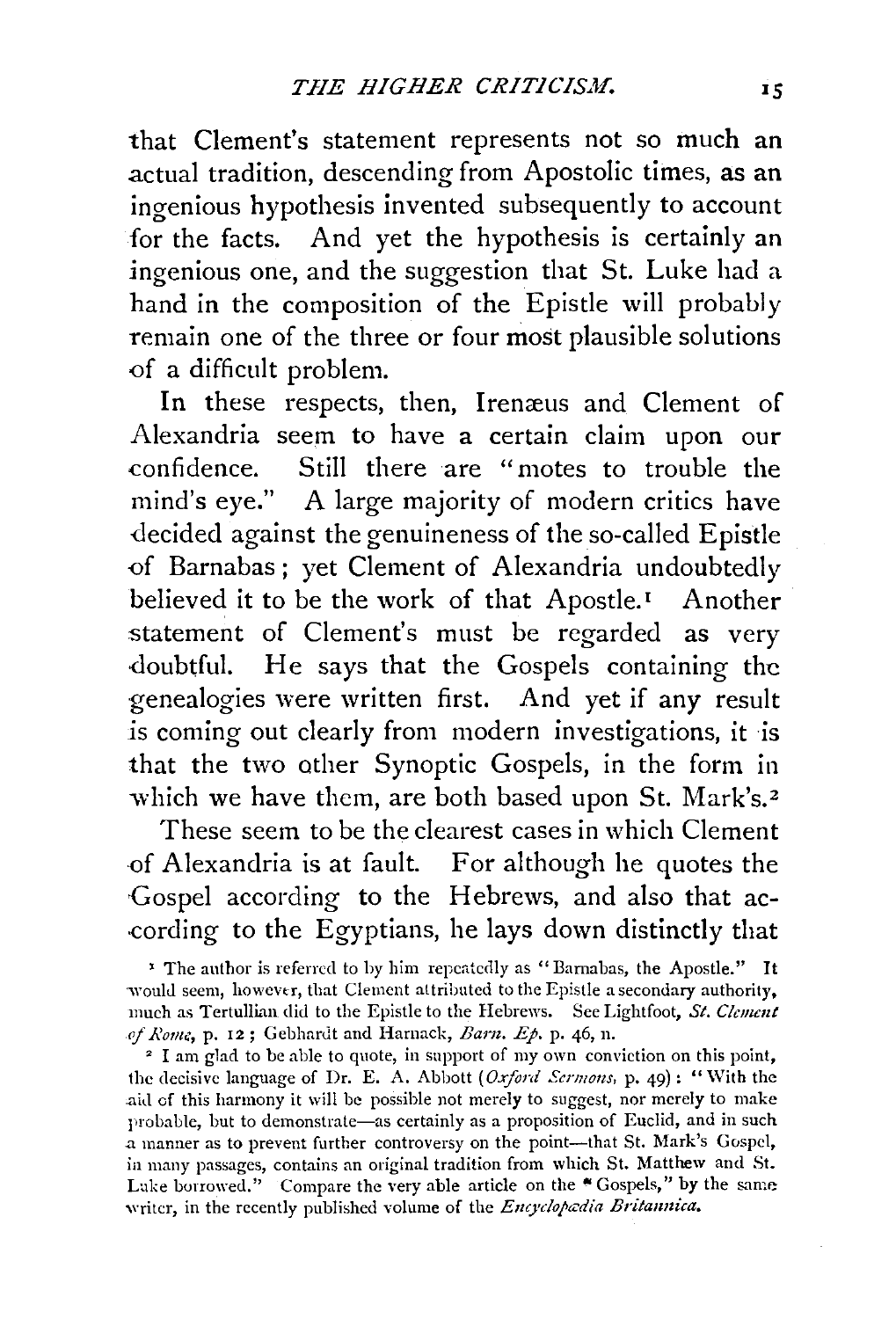there are only four Gospels of the kind that we should call canonical. And in like manner his quotations from the Preaching of Peter are not put forward as at all authoritative. 1

. There are similar weak places in the testimony of Irenæus. Two stand out preeminently. Among the traditions which Irenæus appears to trace directly to the authority of St. John is the very strange one that our Lord had passed the age of forty when He suffered, and that his public ministry, therefore, lasted for more than ten years. A far more common tradition was that which made the public ministry last only a single year. So the Valentinians, quoted by I renæus, Clement of Alexandria, and Origen. But Irenæus himself had sufficient sagacity to point out that this tradition had not a strictly historical basis, but was derived from a literal interpretation of the "acceptable year of the Lord" spoken of by Isaiah, and claimed to be fulfilled in the discourse in the synagogue at Capernaum. Irenæus urges justly against this the number of passovers that are mentioned in St. John's. Gospel. (He reckons among them the feast of John  $v.$   $i$ ; but that is a small mistake.) He does not, however, seem to see that the definite mention of these four (or strictly three) passovers is equally, if less obviously, opposed to his own view, and that the chronological framework of the history is not really capable of being stretched to such an extent. Others have seen this, and, so far as I am aware, he has not been followed by any succeeding writer, ancient or modern. And yet for this extraordinary and impossible statement, he asserts in express terms, that he has the

1 See 'Vestcott *On the Canon,* p. 482, n. 2.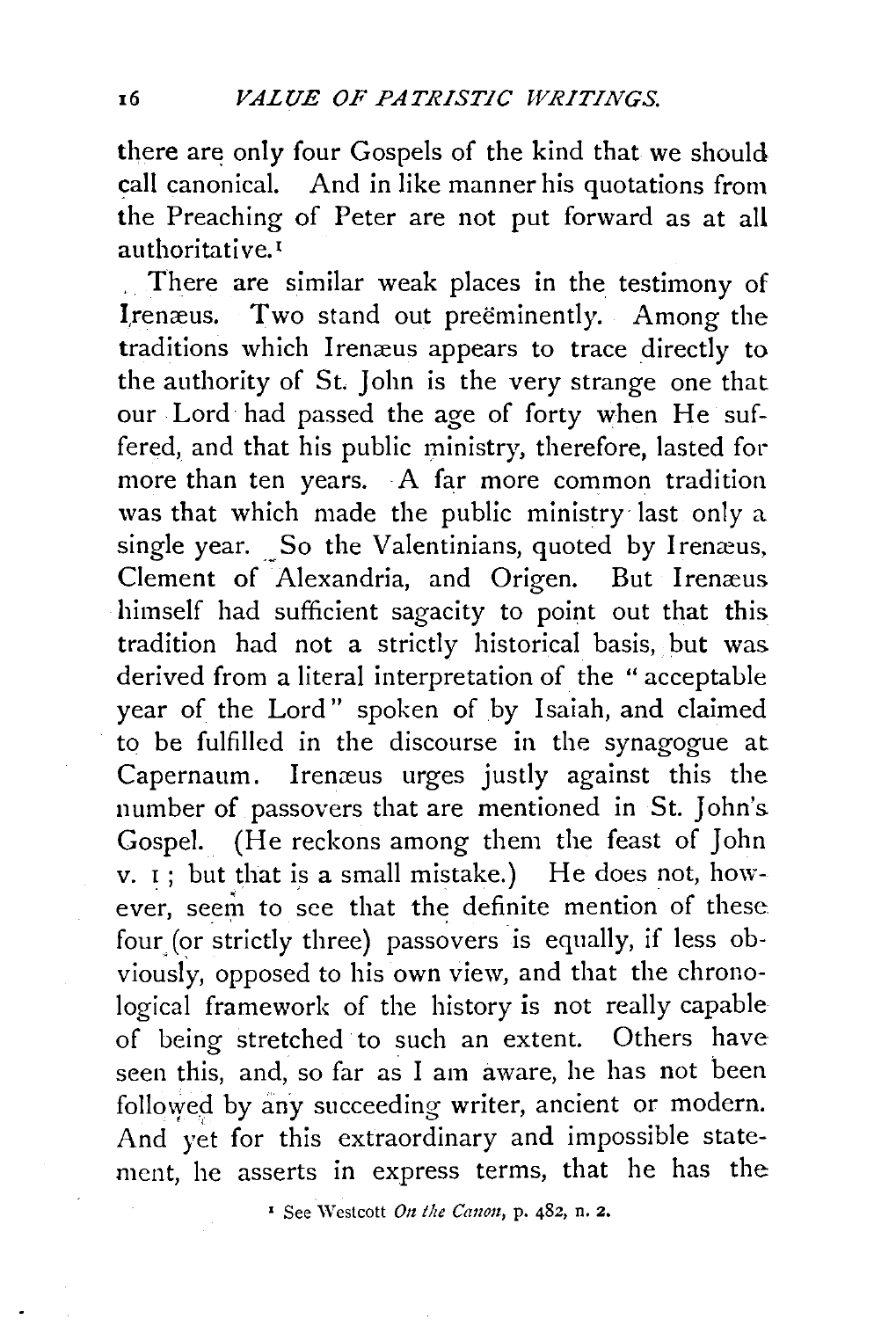Ewald, Credner, Reuss, Bleek, De Wette, Düsterdieck. Nor is this view confined to German writers ; it can also claim the support of a writer so eminently sober and judicious as Bishop Lightfoot.

It is not only that the history of these times presents a series of remarkable coincidences with the historical background of the book; not only that the "number of the beast" seems to find a peculiarly happy iden $tification in NEP\Omega N KAIZAP$  (the various reading 616 being simply the Latin form  $NEP\Omega$   $KAIZAP$ ); but the assumption of a considerable interval between the Apocalypse and the Gospel seems to be the one hypothesis which satisfactorily accounts for them as the work of the same author. " A lapse of more than thirty years spent in the midst of a Gentile population will explain the contrast of language and imagery between the Apocalypse and the later writings of St. John, due allowance being made for the difference of subject. The language and colouring of the Gospel and Epistles are no longer Hebrew, but, so far as a Hebrew mind was capable of the transformation, Greek, or rather Greco-Asiatic."<sup>1</sup> After writing thus, Bishop Lightfoot adds, in a note: '' Owing to the difference of style, many critics have seen only the alternative of denying the Apostolic authorship either of the Apocalypse or of the Gospel and Epistles. The considerations urged in the text seem sufficient to meet the difficulties, which are greatly increased if a lateda te is assigned to the Apocalypse." Is it going too far to say that the difficulties on this latter hypothesis become insuperable?

<sup>&</sup>lt;sup>1</sup> *Galatians*, p. 346. On p. 343 the relation of the writings to the life of the Apostle had been thus defined: "The Apocalypse winds up his career in the Church of the circumcision ; the Gospel and the Epistles are the crowning result of a long residence in the heart of Gentile Christianity."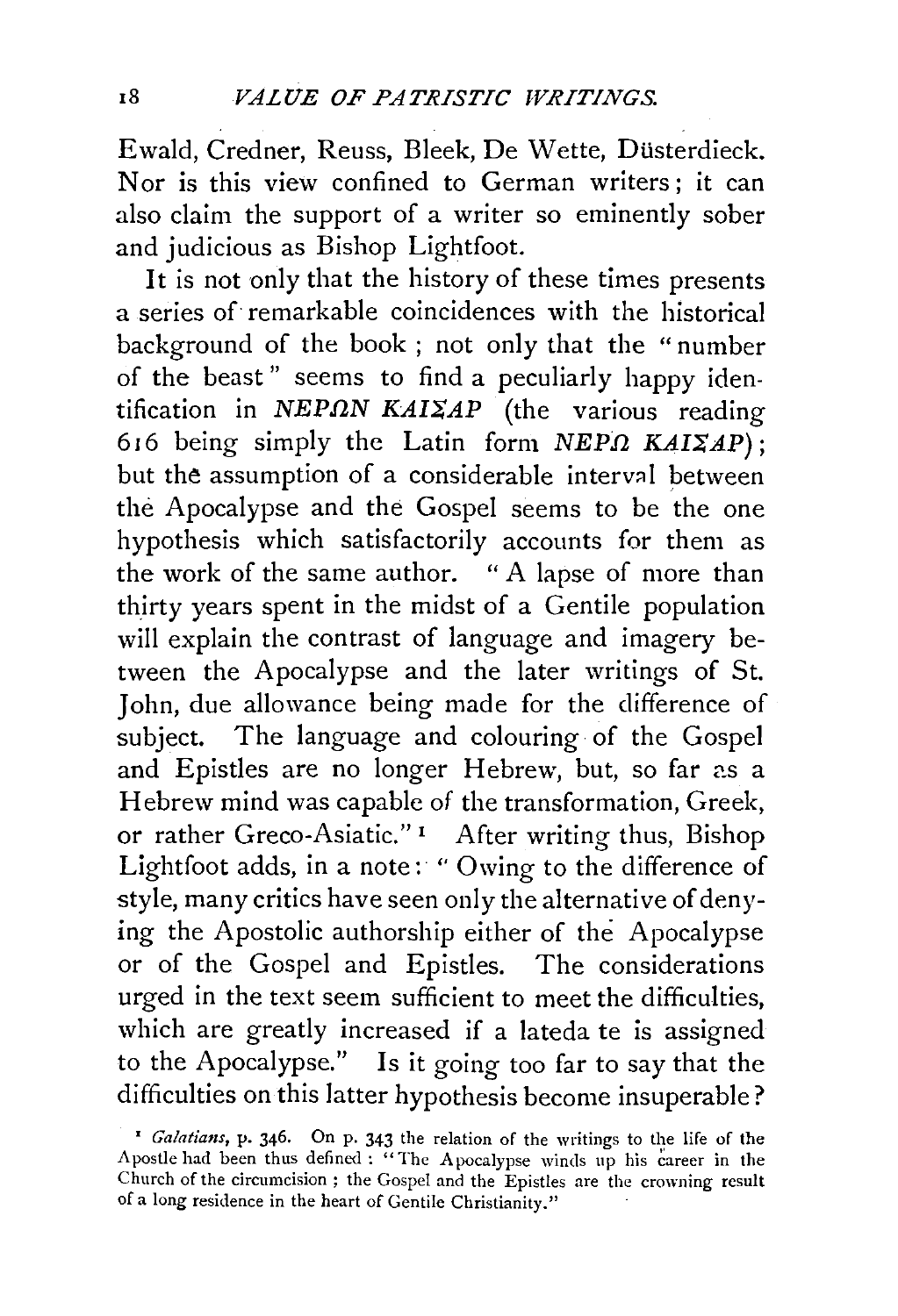I do not say that the assumption of an early date for the Apocalypse will remove all difficulties and obscuri-<br>ties. I would only urge that there is on this point an I would only urge that there is on this point an :apparent collision between internal and external evidence which ought not to be forgotten in estimating .the value of early tradition.

Taking all the facts that we have been considering together, the conclusion that we should naturally come to seems to be that unreserved confidence cannot be placed in the statements even of the early ecclesiastical writers respecting the Apostolic times and the circum- ·stances of the authorship of the books of the New Testament. This is true especially when such statements are isolated, or when they represent only a single line of transmission. When, however, they represent the convergent testimony of a number of -different Churches, in widely separated localities, and including the centres of highest literary culture, the tradition so attested is probably a sound one. So, for instance, when Origen speaks of the four Gospels as .alone "uncontroverted in the Church of God spread under heaven;" when we find that Irenæus assumes -it as almost a law of nature that there must be four, .and only four; when we find the same four clearly implied in the Muratorian Fragment, alone quoted by Tertullian, acknowledged by Theophilus of Antioch, placed upon a pedestal above all others by Clement of Alexandria; when we further find them, and them ·only, translated in the Latin Version towards the middle of the second century, in the Syriac Version not much later, and in the Egyptian Versions not much later again; we hold in our hands a number of threads drawn from the most diverse quarters which can